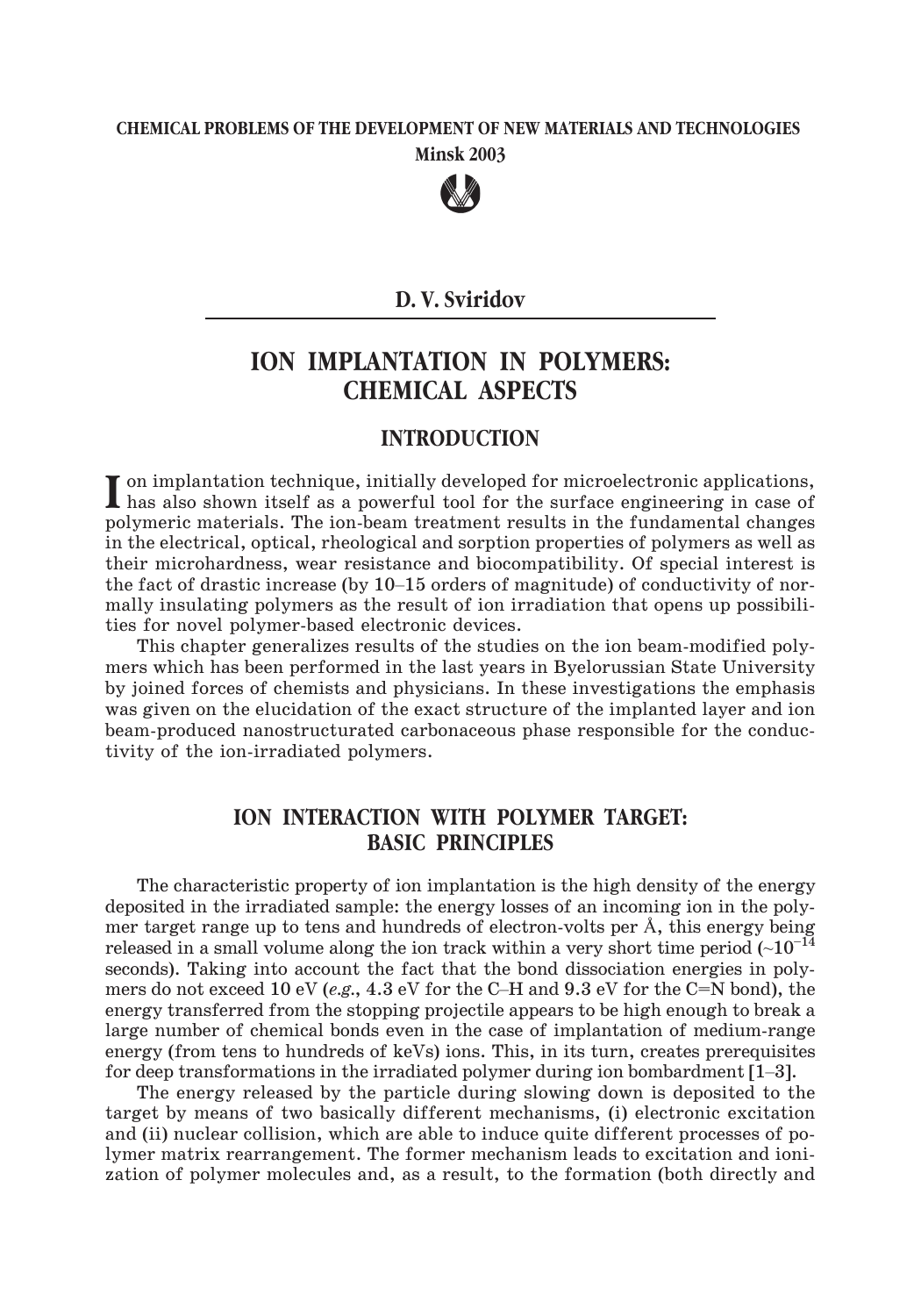due to fast sequent neutralization) of a large number of mobile radical species (first of all, H· radicals) and polymer macroradicals. Nuclear collisions are accompanied by massive breakage of chemical bonds due to displacements of atomic nuclei and by transfer of rather high energy to the polymer matrix in the form of phonons. After transfer of sufficiently high energy, the displaced atoms can, in turn, create their own track cascades (Fig. 1). Both mechanisms act simultaneously and their additive contribution to the total energy losses of the incoming ion is characterized by stopping power  $(S_n)$  for the electronic mechanism and  $S_n$  for the nuclear one, respectively) which represents the change in the energy of ion caused by its interaction with the polymer matrix per path length and is usually expressed in eV/Å. The values of  $S_e$  and  $S_n$  depend on the energy and mass of the implanted ion as well as on the polymer composition, the energetic light ions depositing the energy mainly *via* electronic excitations while the energy transfer from low-energy heavy ions occurring predominantly through nuclear collis energy mainly *via* electronic excitations while the energy transfer from low-energy heavy ions occurring predominantly through nuclear collisions. As the ion slows down, the contribution of each mechanism to the overall energy loss substantially changes (*e.g.*, a feature of light ions is an increase in the relative weight



*Fig. 1.* (*a*) Energy loss parameters versus penetration depth and (*b*) trajectories of  $100$ -keV B<sup>+</sup> implanted into polyethylene (the Monte-Carlo simulations with the use of TRIM code); (*c*) temperature distribution in the ion track region and its evolution with time (in the dimensionless variables)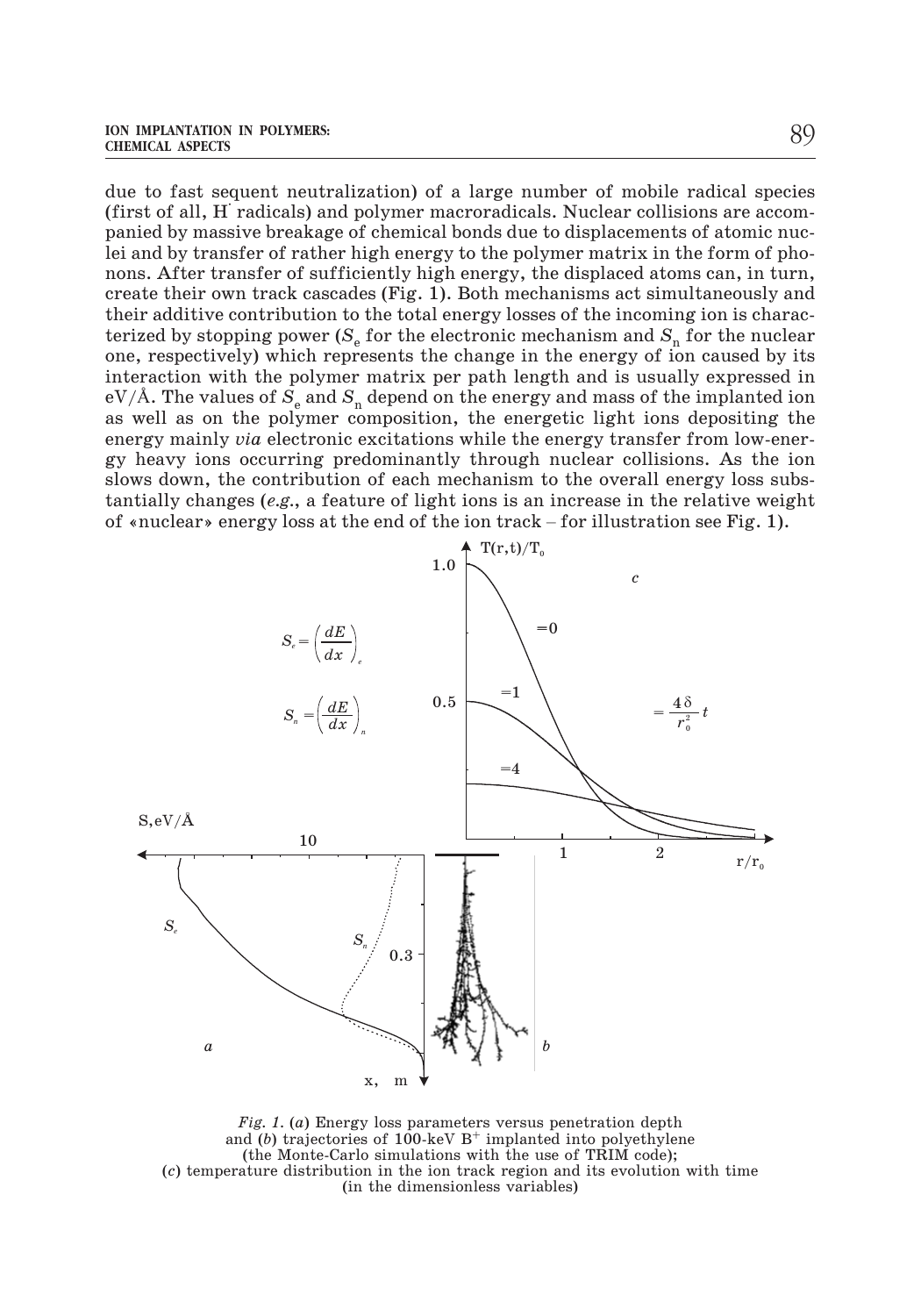The stopping of the incoming ions in the polymer matrix is accompanied by deposition of high energy interior the track and leads to the formation of radicals, secondary ions and electrons. Certain parts of the electrons possesses enough energy to leave the track of the passed ion and their own secondary tracks form a region of so-called penumbra. The radius of the «core» of the ion track depends on the energy of the projectile and on the energy deposition mechanism. For ions with energies of several hundreds of keV to one MeV per nucleon, the estimate for the core radius gives  $\sim$  5–10 Å, while the penumbra's radius is about 50–100 Å. The average density of energy released beyond the track core is far less than inside and the chemical processes occurring within the penumbra can be thus considered pure radiation ones. By contrast, the track core turns out to be heated up to very high temperatures. The dependence of the local temperature,  $T(r, t)$ , in the cylindrical track region on the radial distance from the particle trajectory, *r*, and on the time elapsed since the passage of the implanted ion, *t*, can be described in the framework of the well-known «thermal spike» model in the following manner:

in the following manner:  
\n
$$
T(r, t)
$$
  $\frac{T_0}{1 - 4\delta / r_0^2} \exp \frac{(r/r_0)^2}{1 - 4\delta / r_0^2}, \qquad T_0 = \frac{\gamma S}{\pi D C_v r_0^2},$ \n(1)

where  $r_0$  is a track core radius,  $\delta$  is the thermal diffusivity of the medium,  $T_0$  is the initial temperature, *D* is the polymer density,  $C_v$  is the heat capacity, *S* is the overall stopping power, and  $\gamma$  is the portion of the deposited energy converted to heat in the track core. The time-dependent te overall stopping power, and  $\gamma$  is the portion of the deposited energy converted to heat in the track core. The time-dependent temperature profile calculated *via* Eq. (1) is shown in Fig. 1. It is seen from the figure that when the temperature in the track decreases, only a slight widening of the heating zone is observed. For 0,1–1 MeV ions implanted in different polymers (polyethylene, polyimide, polyamide), the calculated initial temperatures are on the order of  $10^4$  K, and the time between reaching the peak temperature and decaying to the original level corresponding to the temperature of the polymer target under ion irradiation Eq. (1) is shown in Fig. 1. It is seen from the righte that when the temperature in<br>the track decreases, only a slight widening of the heating zone is observed. For<br>0,1–1 MeV ions implanted in different polymers (polyethy and the characteristic time of thermal pulse, but does quite well in predicting the order of the excess temperature and the time scale over which the temperature jump occurs.

It should be noted that the chemical reactions occurring in the polymer matrix during the ion implantation cannot be considered neither in terms of thermolysis (despite high peak temperatures in the track) nor in terms of radiolysis and represent an unified process of radiothermolysis [1–3]. Thermal and radiative components of this process interplay in a complex manner because the radicals produced *via* radiolysis and the products of their relaxation are involved in the pyrolytic conversion processes. Moreover, since the ion-induced reactions of polymer transformation turn out to be confined in a small volume, there is a threshold fluence,  $\Phi_f$ , at which the sample surface appears to be completely «filled» with ion tracks and further implantation is thus performed into already modified material. Therefore, taking into consideration this geometric factor, it is reasonable to recognize at least two fluence regimes: a single track regime in which the each track in the polymer host is isolated from the others and a track overlapping regime, these two implantation regimes corresponding to different steps of the ion-induced polymer modification.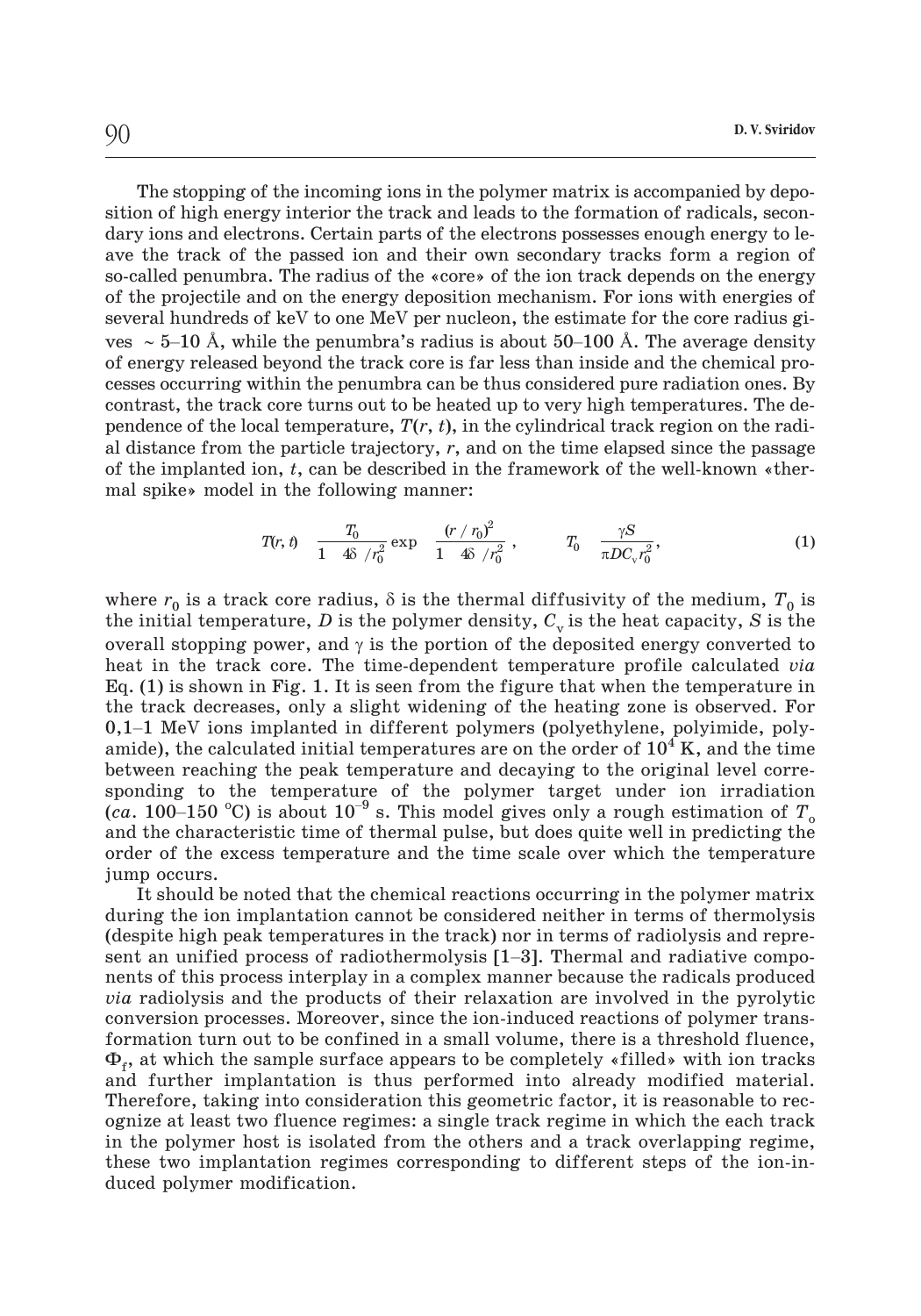## **ION BEAM-INDUCED CHEMICAL PROCESSES IN THE POLYMER MATRIX**

In the case of carbon-containing polymers the main consequence of high-dose ION BEAM-INDUCED CHEMICAL PROCESSES<br>IN THE POLYMER MATRIX<br>In the case of carbon-containing polymers the main consequence of high-dose<br>implantation is the carbonization of the irradiated surface [1–4]. This process is accompanied by the emission of large amounts of gaseous compounds  $(H_2, low-mo$ lecular hydrocarbons as well as CO and  $CO<sub>2</sub>$  in case of oxygen-containing polymers) and eventually results in the formation of a dense carbon-rich surface layer that generally shows Raman spectra analogous to those of amorphous hydrogenated carbons. The exact mechanism of carbonaceous phase formation, however, still remains unclear in many aspects because of apparent experimental difficulties (the complex nature of ion-polymer interactions results in very complex chemical response). Therefore we shall restrict our consideration to the most general pattern of the ion beam-induced radio- and thermochemical processes occurring in the polymer host during ion bombardment.

It has been noted above that the thermally-induced processes occurring during the implantation are coupled with radiation-induced ones that involve the excited polymer units, cation-radicals and trapped electrons. In the case of polyethylene (which is the simplest one of polyolefines), the relaxation of the excited polymer units results in formation of alkyl macroradicals and H· radicals. This radicals can recombine or interact with the polymer yielding molecular hydrogen and double bonds in the polymer chains. Ionized polymer units predominantly recombine within the track volume with the trapped electrons, leading to excited polymer units, or are converted into either alkyl radicals or olefinic cation-radicals *via* deprotonation and  $H<sub>2</sub>$  elimination, respectively. These radiation-induced processes, which occur both in the track core and the penumbra, appear to be responsible to a substantial extend for the emission of hydrogen, which is the major gaseous product formed in course of ion implantation (in contrast to the conventional vacuum pyrolysis of polyethylene, which leads to an assortment of hydrocarbons). The radicals and unsaturated products formed are involved in pyrolysis reactions within the thermal spike or accumulate in the implanted layer to be expended at subsequent steps of the implantation.

The processes discussed above also result in cross-linking of macromolecules. Thus, for polyethylene the ratio of radiation yields of cross-linking and scission is known to be between 3 and 5 and ion implantation results in the polymer cross-linking, this process being concentrated mostly between lamellae because of the high mobility of free valences. Since the radius of penumbra is much greater than the track core radius, the polymer cross-linking turns out to be completed at fluences Thus, for polyethylene the ratio of radiation yields of cross-linking and scission is<br>known to be between 3 and 5 and ion implantation results in the polymer cross-lin-<br>king, this process being concentrated mostly between performed into a cross-linked polymer. mobility of free valences. Since the radius of penumbra is much greater than the track core radius, the polymer cross-linking turns out to be completed at fluences that are 1.5–2 orders of magnitude lower than  $\Phi_f$  and f that are 1.5–2 orders of magnitude lower than  $\Phi_f$  and further implantation is thus<br>performed into a cross-linked polymer.<br>In general, the following thermochemical processes occur within the thermal<br>spike [1–4]: (i) dest

In general, the following thermochemical processes occur within the thermal tion, and (iii) condensation of the cyclic compounds. The process of the first type proceeds effectively at temperatures above  $250-400\degree$ C and in the case of polyethylene results in polymer backbone fragmentation. At the temperatures higher than 800 °C aromatic hydrocarbons become more stable than linear saturated and unsaturated ones and in the closed system cyclization with the formation of aromatics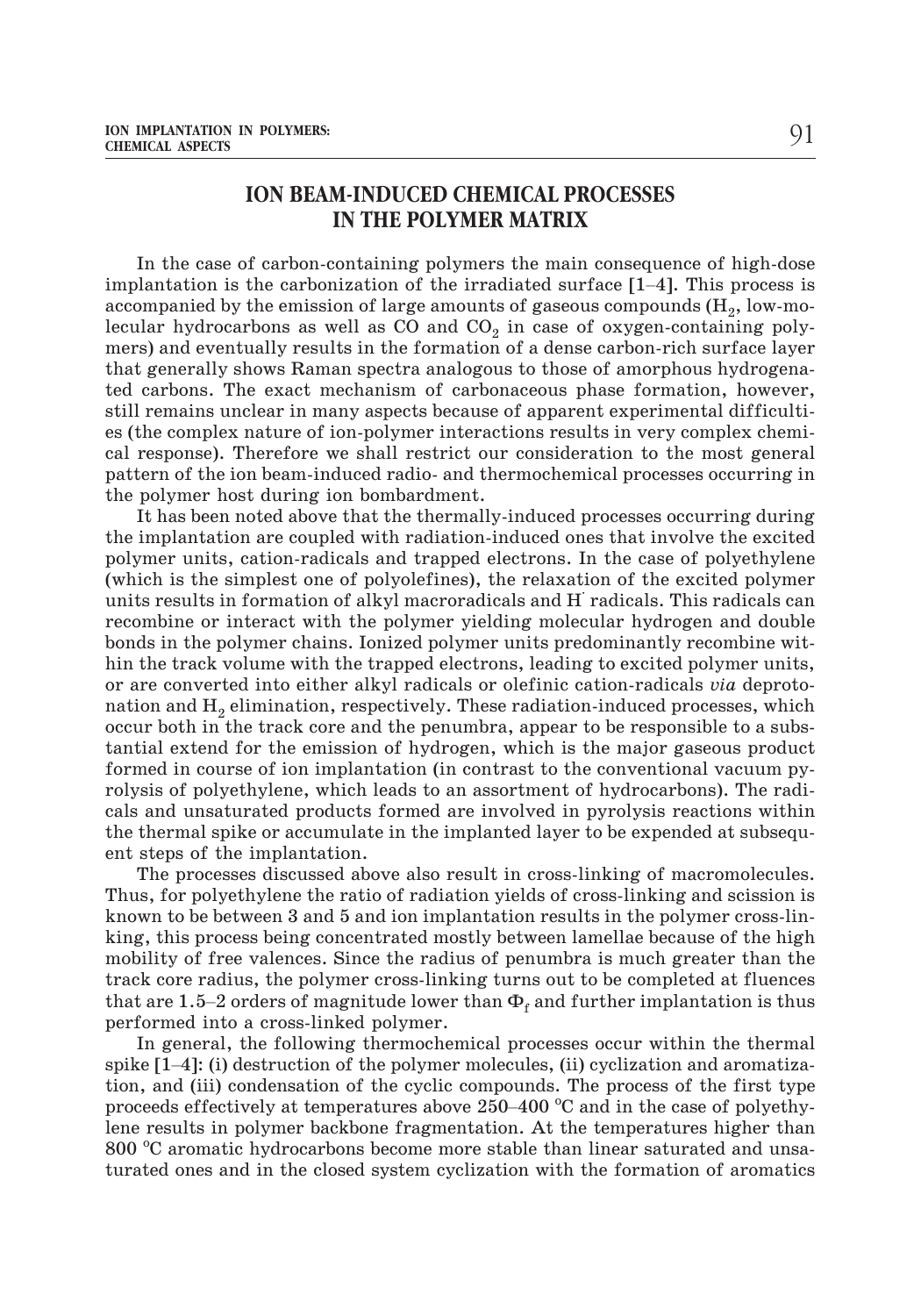occurs. The cyclization, which appears to occur through intramolecular diene synthesis (Diels-Alder-type mechanism), is favored by the formation of conjugated compounds and macroradicals as well as by the polymer chain fragmentation at a previous stage of the polymer radiopyrolytic conversion in the track, the role of the allyle and polyenyle radical in formation of cyclic products being dependent on the dehydrogenation degree achieved to the moment when the temperature in the track falls below ~ 800 °C. At lower temperatures (400–500 °C) the aromatic commechanism), is favored by the form<br>dicals as well as by the polymer chai<br>lymer radiopyrolytic conversion in t<br>radical in formation of cyclic product<br>gree achieved to the moment when th<br>C. At lower temperatures  $(400–500^\circ$ pounds formed are involved in the reaction of condensation, being additionally stabilized by an increase of the resonance energy. Processes (ii) and (iii) are accompanied by hydrogen elimination and, alongside with radiolysis processes, contribute into the  $H<sub>2</sub>$  emission. Along with hydrogen, the emission of hydrocarbons of different molecular weights also occurs during ion implantation, the highest emission yield being observed for acetylene which is known to be the most stable acyclic hydrocarbon at high temperatures. Some hydrocarbon molecules produced in the track obviously have a chance to undergo pyrolytic conversion, but the role

of this process in the carbonaceous phase formation still remains unclear.<br>
Planar multiple ring structures (primitive π-bonded carbon clusters), u<br>
rated compounds, and macroradicals produced in the single-track regime Planar multiple ring structures (primitive  $\pi$ -bonded carbon clusters), unsaturated compounds, and macroradicals produced in the single-track regime are the precursors of the carbon clusters (*i.e*., the fragments of graphite sheets) that are formed in the course of a successive overlapping of the ion tracks in the irradiated

Depending on the mechanism of energy transfer from incident ions to the polymer matrix, essentially different chemical reactions are induced. In particular, nuclear collisions lead to direct bond breaking, whereas the energy deposition by means of the electronic stopping mechanism results in excitation of the polymer units. Taking into account that the excitation within the lifetime (*ca*.  $10^{-12}$  s) can migrate to a large distance (the mean path range for excitation migrating along the aliphatic chain was estimated theoretically to reach a length of 100 polymer units), one could conclude that the electronic deposition mechanism furnishes the scission of the most weak bonds. The difference between the electronic and collisional energy deposition mechanisms is most conspicuous in the case of the polymers with heteroatom-containing functional groups. It is evident that binary collisions will result in random bond rupture, while the electronic mechanism provides selective scission of definite bonds in the course of relaxation of the excited state, and the mobile  $H^{\bullet}$  radicals massively produced in the track also react with the polymer host in a selective manner. For example, when polyimide is implanted with ions having rather low  $S_n/S_e$  ratio, the selective degradation of the ether linkage and gradual conversion of the imide groups into amide ones occur.

The energy deposited in the polymer host by means of the electronic excitation is spent in the reactions of dehydrogenation and weak bond breaking but without rupture of the aromatic fragments, which can be involved in condensation processes yielding the polyaromatic structures. Within a certain 'incubation' fluence, which is generally consistent with  $\Phi_{r}$ , the total concentration of heteroatoms in the implanted layer (*e.g.*, nitrogen content in the implanted polyimide) can remain almost constant, whereas the progressive loss of heteroatoms being observed at further stages of the polymer structure rearrangement in the course of ion bombardment. This rearrangement is consistent with the growth of the initial carbon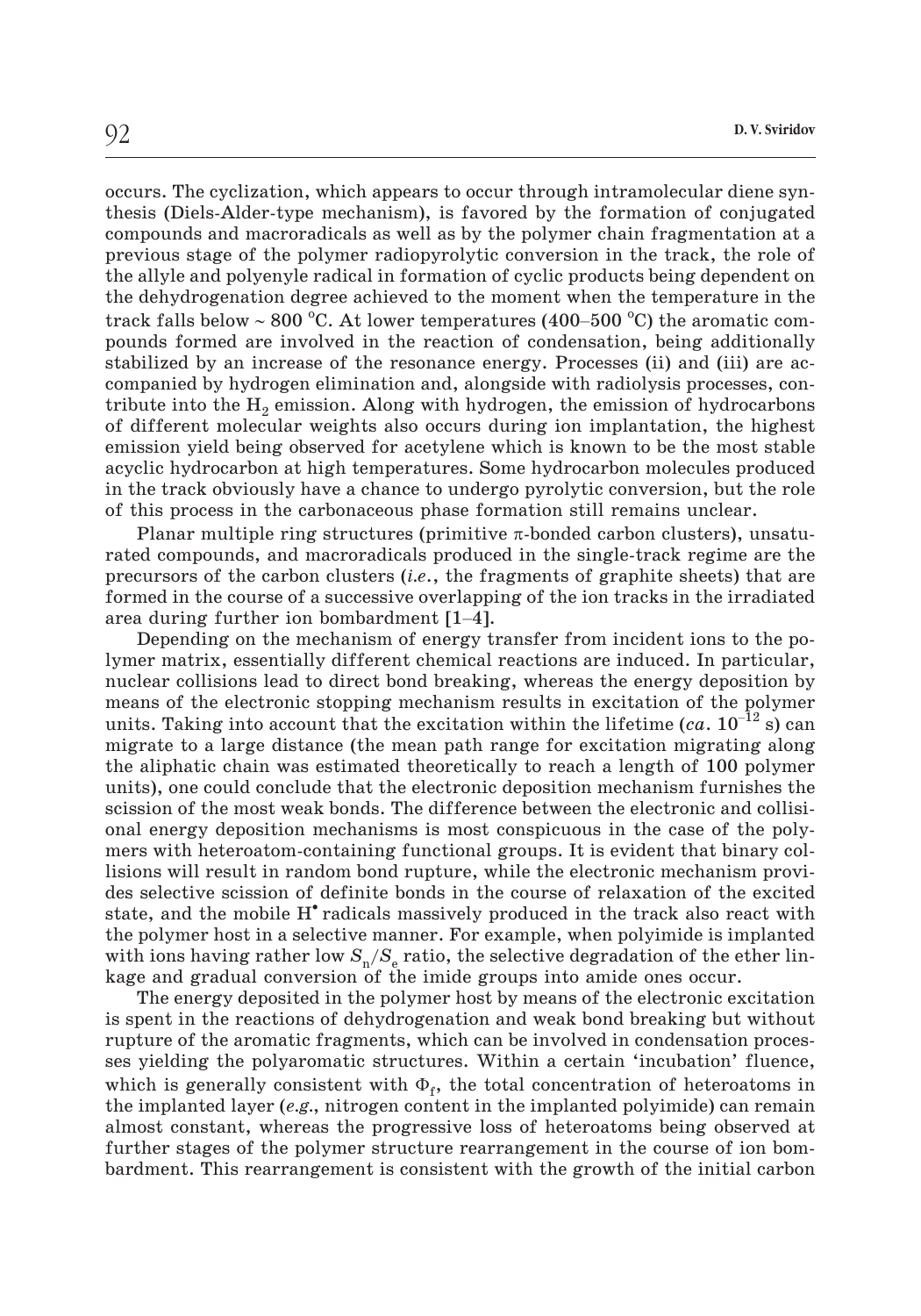clusters, which presumably occurs through condensation of the ion-induced aromatic, polyaromatic and unsaturated fragments, the heteroatoms being involved in this process forming pyridine-like, pyran and thiopyran cycles. The incorporation of heteroatoms in the carbon network seems to be responsible for the fact that considerable amounts of sulphur and nitrogen remain in the implanted layer even at very high fluencies. in this process forming pyridine-like, pyran and thiopyran cycles. The incorpora-<br>tion of heteroatoms in the carbon network seems to be responsible for the fact that<br>considerable amounts of sulphur and nitrogen remain in

The carbonization of the polymer surface under the bombardment is generally companied by only minor changes in the composition and structure of the implanted layer. Thus, for instance, the Rutherford Back Scattering (RBS) measurements evidence that during the ion implantation of polyethylene with  $150\text{-keV }F^+$ ions  $(S_n/S_e \approx 0.2)$ , the carbon content in the implanted layer saturates at 40 % (the carbon content in pristine polyethylene is 33 %). In this range of energies the degree of the polymer dehydrogenation rises as the collisional mechanism of energy deposition becomes predominant; thus the carbon concentration at the surface of polyethylene implanted with 150-keV As<sup>+</sup> ions  $(S_n/S_e \approx 3)$  saturates at the level of 65 %. The lower dehydrogenation ability of projectiles that release energy to the target by means of the electronic deposition mechanism can be attributed to the effective delocalization of the excitation within the  $\pi$ -bonded carbon clusters and to fast cooling of the thermal spike owing to greater heat conductivity of the carbonized polymer. The bonds breaking in binary collisions provides more efficient dehydrogenation and the carbonization level attained under these conditions is governed by retrapping of hydrogen atoms by the terminated carbon bonds. A low hydrogen content  $\langle 10 \% \rangle$  can be also achieved within the electronic deposition mechanism when ions with energies of several tens MeV are implanted in a polymer target; in this case the hydrogenation process, due to migration of an excitation, is concentrated at the edges of growing carbon clusters and the carbonaceous phase produced by high-fluence implantation shows the Raman spectrum similar to that of the implanted graphite [1–4].

The carbon structures formed under ion implantation reinforce the polymer surface and result in a drastic increase in its hardness. Since the displacement energy of an sp<sup>3</sup>-hybridized carbon atom in diamond is much higher than that of *sp*<sup>2</sup> -hybridized atom, one can expect that nuclear collisions lead to gradual accumulation of domains with predominant *sp*<sup>3</sup> -hybridized carbon atoms during the course of ion bombardment of polymer surface thus enhancing its microhardness. However, the microhardness of ion-induced carbon nanophase is first of all determined by the interconnectivity within the cluster aggregates and experimental data indicate that the maximal hardness is attained when electronic stopping dominates.

Chemical modification of the polymer during the ion implantation is also accompanied by some substantial changes in the wettability (*i.e.*, the polarity) of the irradiated surface. The variation in the polar component of the surface free energy results either from the changes in the concentration of the initial polar groups at the polymer surface and their transformation at early stages of implantation or from the oxidation of ion-implanted polymer with ambient oxygen yielding the carbonyl groups. On the other hand, the formation of surface pores additionally amplifies the wettability thus imparting the superhydrophylic properties to the ion-irradiated polymer surfaces.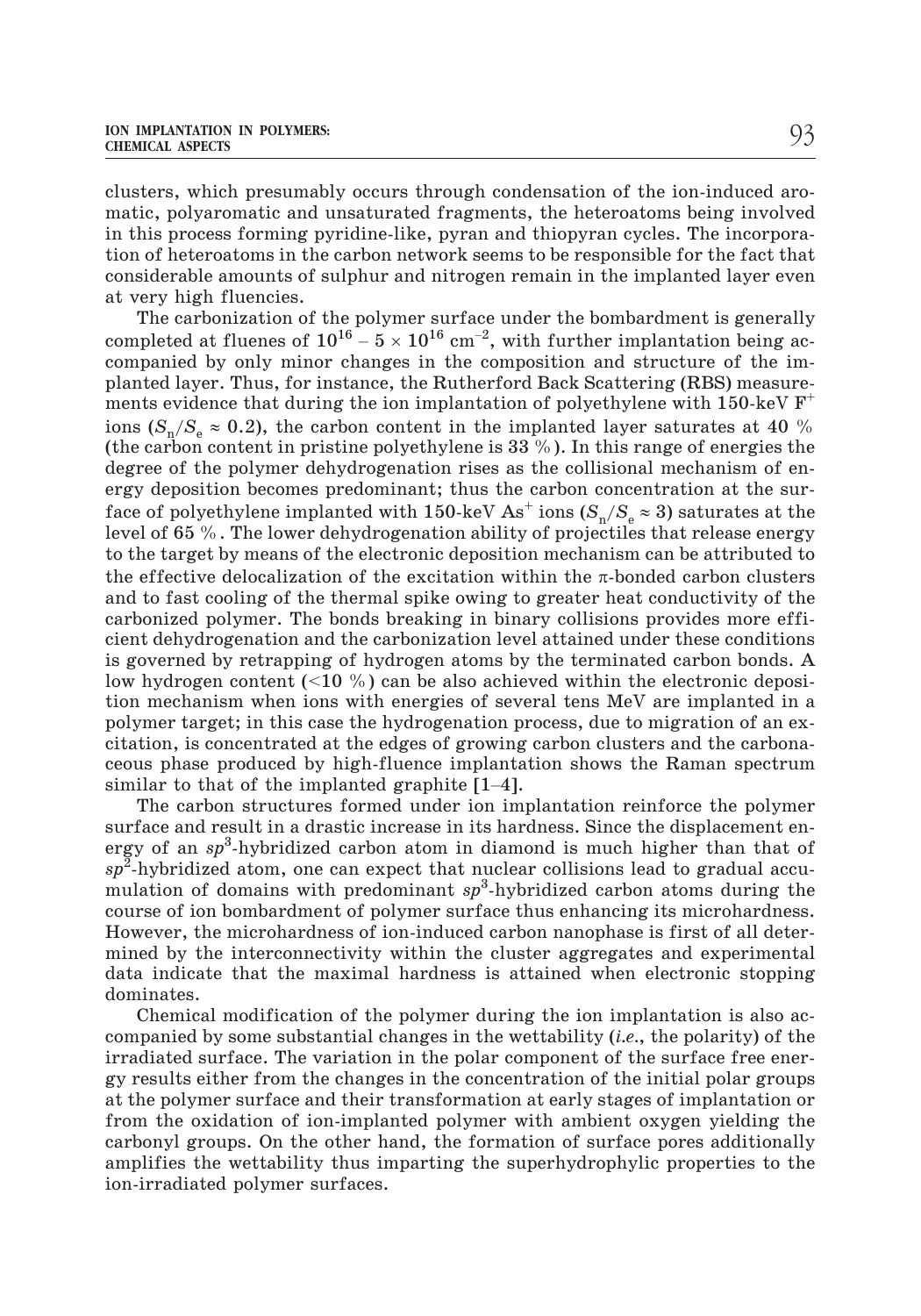#### **THE STRUCTURE OF THE IMPLANTED LAYER**

The information on the structure of the implanted layer, which is hardly to be examined with the help of transmission electron microscopy due to the parasite radiolytic action of the analyzing electron beam, comes mostly from the indirect observations, in particular from examination of the depth distribution of oxygen trapped in the irradiated polymer by employing the RBS technique.

The dangling bonds produced in the polymer host during ion bombardment react effectively with the atmospheric oxygen, and RBS studies reveal that the oxidation process extends across the whole width of the implanted layer [2, 5, 6]; according to IR spectroscopy, the oxidation of radiation-damaged polymers is accompanied by the formation of carbonyl groups [7]. High permeability of the implanted layer to oxygen (for example, the oxidation of implanted polyethylene occurs during the vacuum-open air transition) is a result of nanopores that appear along the trajectories of the implanted ions. The effective radius of these pores generally does not exceed a IR spectroscopy, the oxidation of radiation-damaged polymers is accompanied by the formation of carbonyl groups [7]. High permeability of the implanted layer to oxygen (for example, the oxidation of implanted polyethylene bility of effective insertion of molecules and ions into the implanted layer from a solution in contact. The investigation of the oxygen distribution in the polymer target provides significant information on the structure of the implanted layer, because the trapped oxygen decorates the regions with high concentrations of dangling bonds produced during ion bombardment. For low implantation fluences (below  $\Phi_{\epsilon}$ ), the oxygen depth profiles reconstructed from RBS spectra are generally coincident with the depth distribution of energetic losses for the incoming ion (Fig. 2). At higher fluences a significant oxygen depletion in the surface layer is observed (Fig. 2), the total amount of assimilated oxygen and the yield of carbonyl groups (*i.e.*, the number of carbonyl groups produced in the implanted layer per incident ion) diminishing with the implanted dose. This phenomenon can be attributed to the fact that in this fluence range, recombination of the terminated carbon bonds with the formation of carbon phase occurs and this process becomes dominant. Consequently, the concentration of trapped oxygen turns out to be low in the regions of the implanted layer where enrichment with carbon is most pronounced [2, 6]. At high fluences, when the implantation is performed into already carbonized polymer, the dangling carbon bonds capable of oxygen trapping are produced mostly in the collisional events, whereas the energy released to the target by the electronic mechanism is dissipated in the carbon structures and wasted in their rearrangement. Because of this, the oxygen depth profiles for polymers implanted wit sipated in the carbon structures and wasted in their rearrangement. Because of this, the oxygen depth profiles for polymers implanted with light ions under high-fluence regime are similar in shape to the calculated nuclear loss distributions [2, 8].

It should be noted that during the implantation of low-energy ions (*e.g*., bon enrichment turns out to be maximum at some depth below the surface of the irradiated target, which is evidenced by the depth profile of carbon excess in the implanted layer reconstructed from RBS spectra [5]. In this case the oxygen depth profile is, generally, saddle-shaped because the additional maximum of oxygen concentration can appear at the surface of the irradiated sample [4,8]. The localization of the carbonization process within the polymer bulk, which results in formation of a carbon-rich layer, can be attributed to high release of heat at the end of the ion trajectory and lateral spread of the polymer radiothermolysis zone within the collision cascade volume. The possible pyrolytic conversion of low-molecu-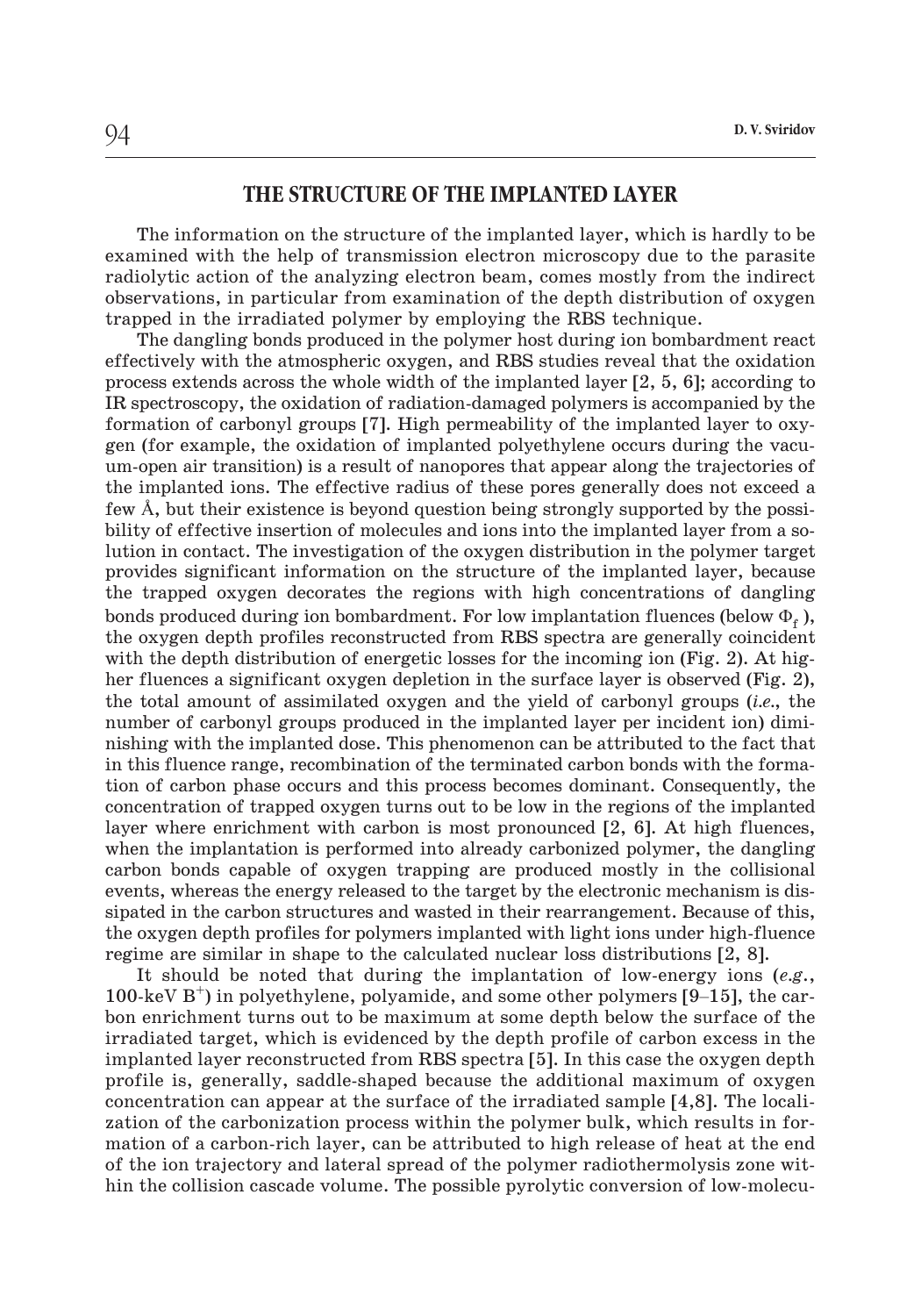

*Fig. 2.* Oxygen depth profiles for polyethylene implanted with (*a*)  $10^{16} B^{+}/cm^{2}$ , (*b*)  $5\times10^{16}$  B<sup>+</sup>/cm<sup>2</sup> at 100 keV. The depth profiles are reconstructed from the RBS spectra

lar hydrocarbons deep within the implanted layer could also contribute to carbonaceous phase formation, but the exact role of processes of this type remains unclear.

The porous structure and high permeability of the implanted layer facilitate the gas transport reactions in nanopores and in some cases permit the implants to escape from the irradiated polymer (both in the course of implantation and on standing); in these situations the depth distribution of the implant differs considerably from the theoretically predicted one, or there is even no signal from the implanted species in the RBS spectrum. Phenomena of this sort can be observed either when the implants do not react with the polymer host or when this reaction leads to the volatile products. Here, modest heating of the target under the ion bombardment appears to be sufficient to sublime the implanted material. Such effects are common for noble gases implanted into different polymer hosts and can also be observed for the implantation of  $F^+$  or  $Sb^+$  ions yielding readily evaporating products upon implantation.

A similar redistribution of the implant was observed by employing the neutron depth profiling technique in case of boron implantation into polyamide 6 and polyethylene [6] (Fig. 3). The volatile organoboranes are apt to be formed during implantation of  $B^+$  (this is supported by the fact that atomic boron readily react with hydrocarbons). It is significant that boron alkyls at low oxygen pressure are converted into organo-oxo-boranes which are capable of being hydrolyzed into organo-hydoxy-boranes; the latter are also the volatiles that explain the fact that the implanted boron completely leaves the polymer targets upon long-term storage.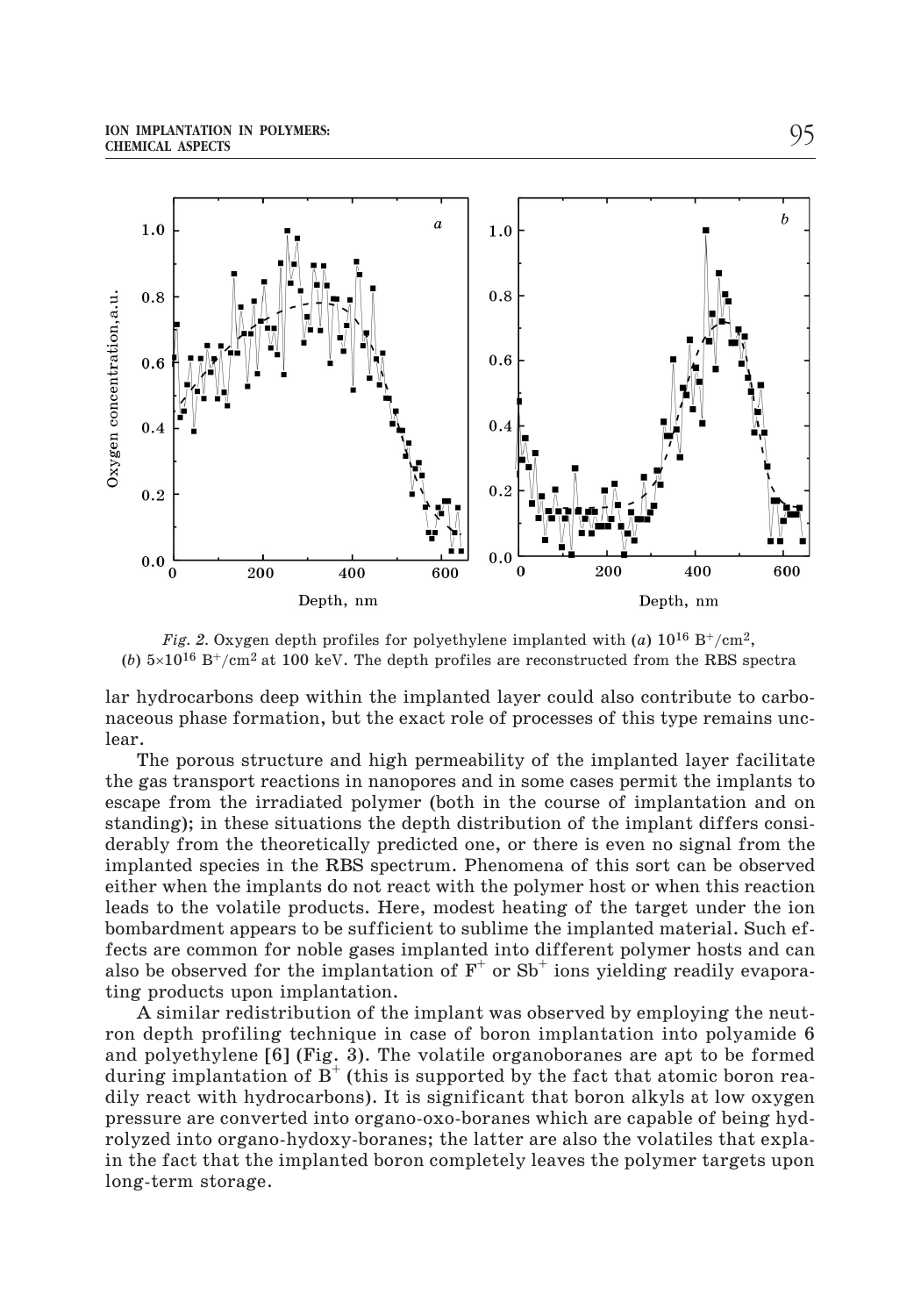

*Fig. 3.* Boron depth profiles for polyethylene and polyamide 6 implanted with  $5\times 10^{16}$  B<sup>+</sup>/cm<sup>2</sup> at 100 keV. Theoretical depth profile for boron implanted into polyethylene was calculated by TRIM code,  $R_p$  is the theoretical projected range

Notwithstanding the fact that ion implantation affects only the surface layer of the polymer target, the profound chemical modification occurring during the ion bombardment results in drastic changes in the optical characteristics of the irradiated material. In the case of transparent polymers studied (polyolefines, polyamides, polyimide), ion-induced coloration can be observed even at an implantation of the polymer target, the profound chemical modification occurring during the<br>ion bombardment results in drastic changes in the optical characteristics of the ir-<br>radiated material. In the case of transparent polymers st ion bombardment results in drastic changes in the radiated material. In the case of transparent polyn amides, polyimide), ion-induced coloration can be of fluence of  $10^{13}$  cm<sup>-2</sup>, with the color changing from the impla the implanted dose; at high doses  $(ca, 10^{17} \text{ cm}^{-2})$  the polymer surface becomes grayish silver with a metallic luster. These color changes are accompanied by a gradual bathochromic shift of the absorption edge, a high level of light scattering being inherent in heavily dosed polymer films. The adsorption spectra of the implanted polymers are smooth, but in case of polyolefines implanted with very low the implanted dose; at high doses  $(ca. 10^{17}$  cm<sup>-2</sup>) the polymer surface becomes grayish silver with a metallic luster. These color changes are accompanied by a gradual bathochromic shift of the absorption edge, a high l grayish silver with a metallic luster. These color changes are accompanied by a gradual bathochromic shift of the absorption edge, a high level of light scattering being inherent in heavily dosed polymer films. The adsorp tra could be attributed to either conjugated double bonds produced in the polymer host upon implantation or carbon clusters of subnanometer size. At higher fluences the shape of the spectrum is determined by the absorption by  $\pi$ -bonded carbon clusters and the observed red shift of the absorption edge originating from the carbon clusters growth can be considered as a quantum-size effect of special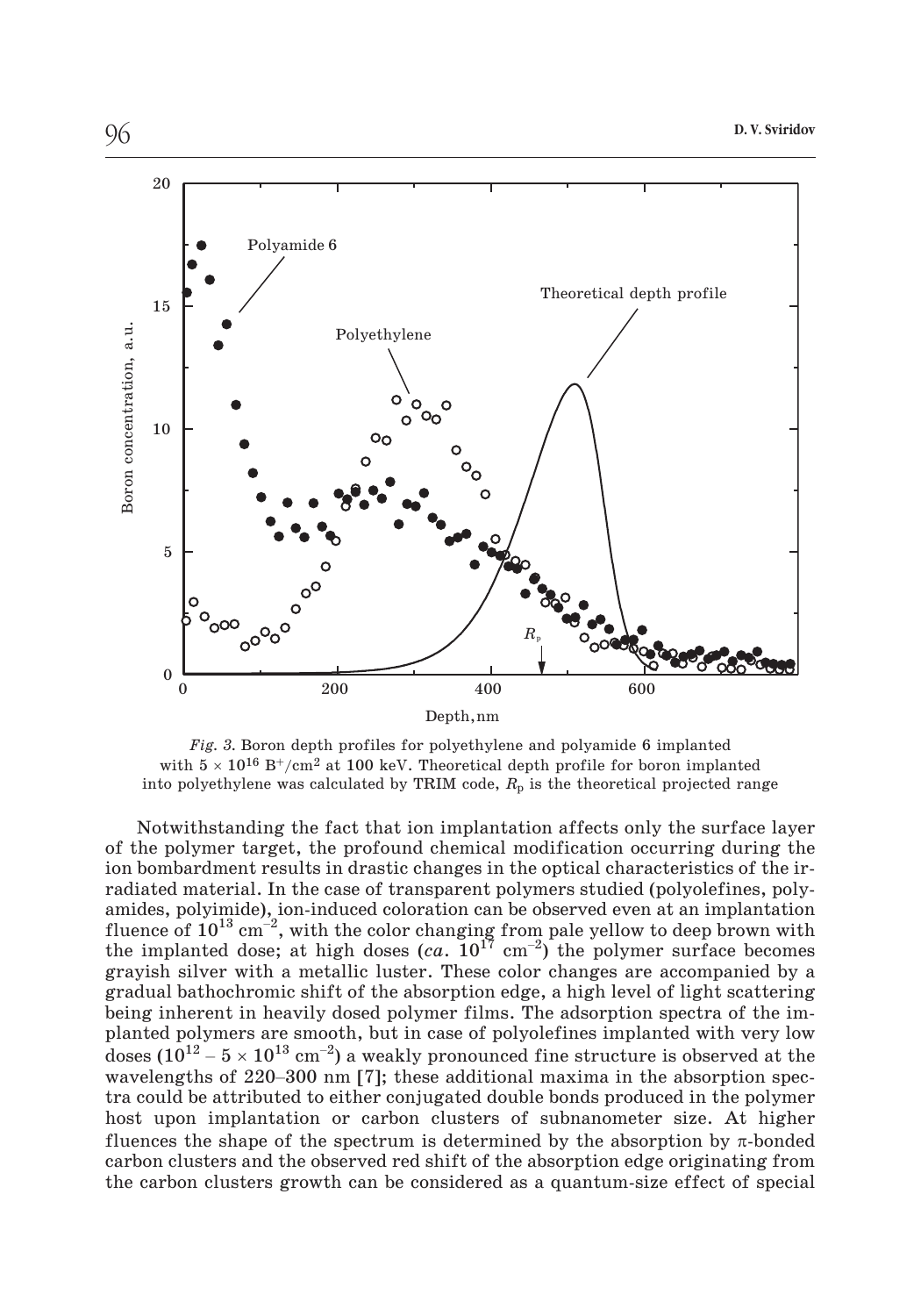type. This allows us to estimate the size of the carbon clusters (or, more precisely, the size of the largest clusters) from the optical absorption data [7]. If the absorption induced by ion bombardment is due solely to  $\pi$ -electrons, the number of fused six-fold benzoid rings in the two-dimensional finite carbon cluster can be estimated by means of the relation, initially derived to describe the absorption of amorphous carbons:

$$
E_g \quad 2|\beta| N^{-0.5}, \tag{2}
$$

where  $E_g$  is the optical gap for a given fluence, which can be evaluated from Tauc plot,  $N$  is the number of benzoid rings that form the cluster,  $\beta$  is the resonance integral (according to EHT calculations,  $\beta = 2.9$  eV). The fluence dependence of  $E_{\rm g}$ for ion-implanted polymers can be usually fitted with an exponential function,

$$
E_g \t E_{g0} \t A \exp(\varepsilon \Phi),
$$

where  $E_{\text{g0}}$  is the optical gap corresponding to the completion of cluster growth,  $\varepsilon$ is the cross-section for the cluster growth process, *A* is a constant. For polyolefi- $E_g$   $E_{g0}$   $A \exp(\varepsilon \Phi)$ ,<br>where  $E_{g0}$  is the optical gap corresponding to the completion of cluster growth,  $\varepsilon$  is the cross-section for the cluster growth process, A is a constant. For polyolefines (*e.g.*, for poly saturates at *ca*. 0.6 eV (Fig. 4), which corresponds to clusters with a mean size of  $ca. 2.7 \text{ nm}$  ( $\sim$ 75 benzoid rings); however, peculiar to the irradiation of polyamide 6 under the same conditions is the formation of smaller clusters ( $E_{g0} = 0.76$  eV,



*Fig. 4.* Optical energy gap versus fluence for ion-implanted polyethylene and polyamide 6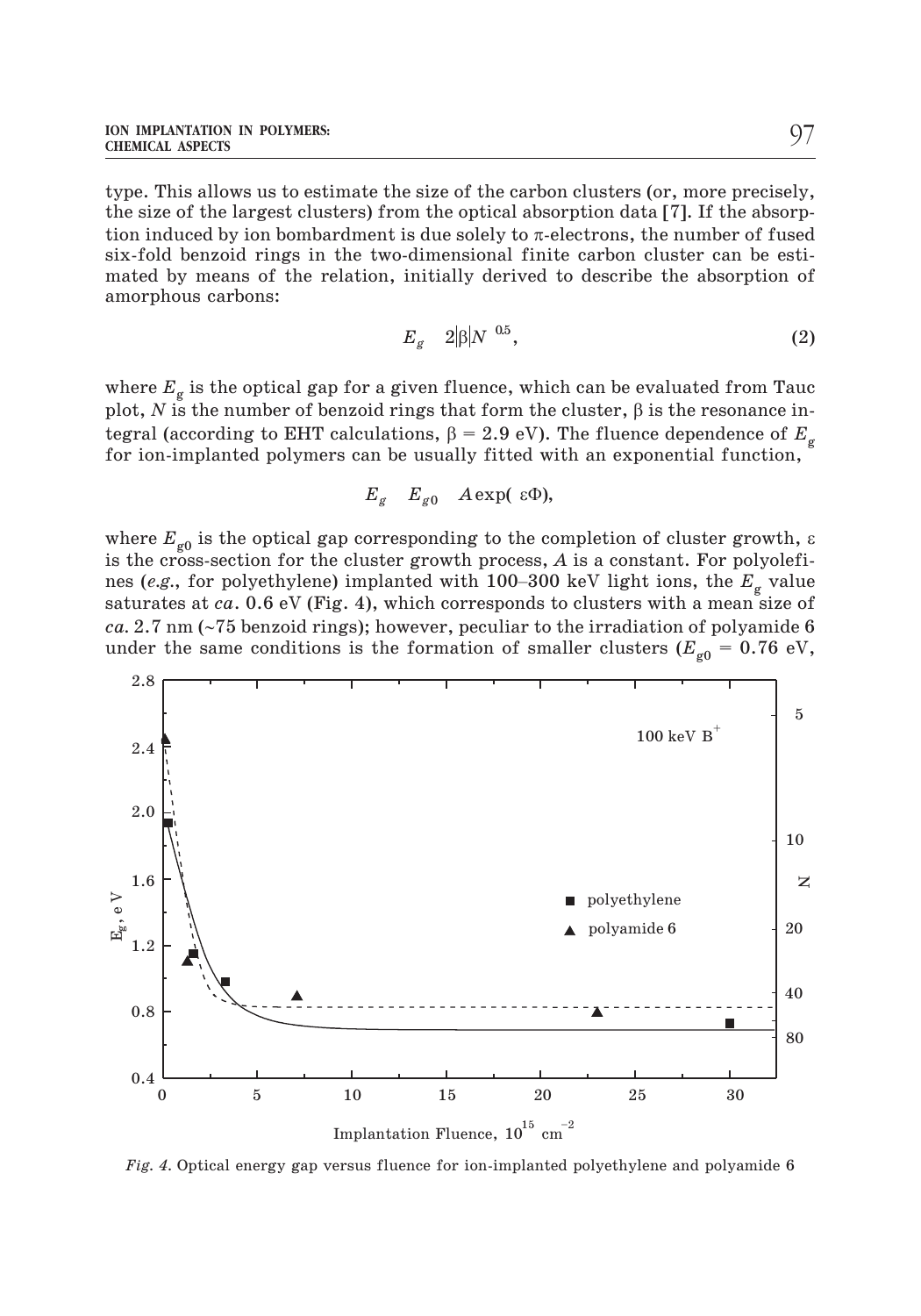$N \approx 60$ ). For polyamide 6, the formation of smaller carbon clusters is the result of the incorporation of heterocyclic nitrogen atom into the growing cluster. The outermost heteroatoms cannot play the role of nucleation sites of the carbon clusters and their presence in the clusters reduces the size of fragments of the  $\pi$ -electron conjugated system and, as a consequence, the effective size of carbon clysters determined from electronic spectra. It should be also noted that the obtained estimation of the cluster size is very rough since the Eq. (2) is valid for the case of compact clusters only (the decrease in the cluster compactness should result in more abrupt  $E_g$  *vs. N* dependence); moreover, it is well-known that Huckel theory overestimates the energies of the optical transitions in  $\pi$ -systems.

The optical spectroscopy thus enables to trace the major stages of carbonaceous phase formation in the course of the ion bombardment of a polymer: (i) formation of the initial carbon clusters and conjugated double bonds in the polymer host at doses below  $\Phi_{f_i}$  (ii) the growth of  $\pi$ -bonded clusters at higher doses, and (iii) completion of the cluster growth at high fluences. At the latter stage the most of the clusters reach their ultimate size which depends on the polymer nature and implantation conditions, with further implantation resulting only in rearrangements within the cluster aggregates.

The impact of the incoming ions on the polymer target and accompanying radiopyrolytic processes result in massive rupture of chemical bonds and lead to the formation of high concentrations of stable free radicals. Since these radicals are associated with carbon structures that appear under implantation, electron spin resonance (ESR) measurements can provide valuable information on the formation of a carbonaceous phase in the course of ion bombardment and on the transport properties of the ion-implanted polymers. The efficiency of the ESR spectroscopy in investigating of ion-induced transformations in the polymer host is also due to the fact that the most insulating polymers do not exhibit paramagnetic behavior prior to implantation.

The ESR spectra of ion-implanted polymers (polyethylene, polyimide, polyamide) consist of an isotropic singlet, with the lineshape being almost pure Lorenzian  $[4-6, 11, 14]$ . The narrow line width  $(1.5-2 \text{ G}$  for high-fluenced samples – Fig. 5) and *g* values close to that of free electrons allow one to conclude that free radicals are delocalized in a  $\pi$ -system of carbon clusters. Studies of the fluence dependence of spin concentration show that a sharp rise in the spin concentration with the implanted dose is observed in the vicinity of  $\Phi_f$  (Fig. 5). This can be attributed to the fact that the favorable conditions for the terminated carbon bonds compensation by interaction with atomic hydrogen exist at the initial stages of implantation. Moreover, the process of accumulation of the paramagnetic centers should strongly correlate with the formation of  $\pi$ -bonded carbon clusters, which ensure the stabilization of free radicals.

When in the course of carbonaceous phase formation the possibility of effective recombination of the terminated carbon bonds with each other appears, the intensity of the ESR signal exhibits saturation (Fig. 5). On the other hand, the linewidth narrowing with the implanted dose is observed, which is consistent with the increase in the electron spin exchange interactions. Taking into account the fact that the ESR linewidth and the conductivity of ion-irradiated polymer vary inversely (Fig. 5), one could conclude that delocalization of radicals is favored with a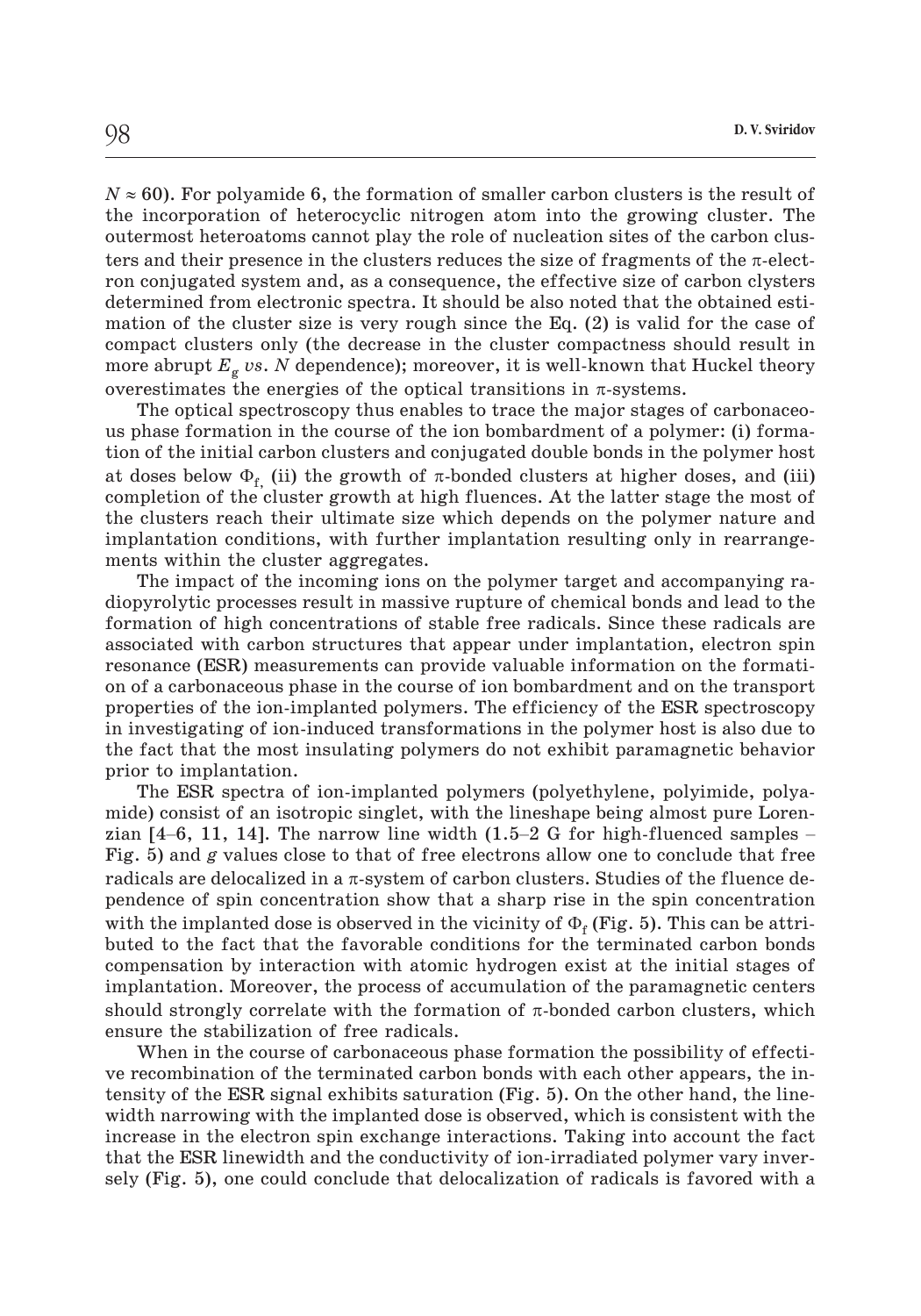

*Fig. 5.* The fluence dependence of the number of benzoid rings forming carbon cluster  $(N)$ , d.c. conductivity  $(\sigma)$ , spin concentration  $(C_s)$  and the linewidth  $(\Delta H_{1/2})$ for polyethylene implanted with 100 keV  $B^+$ .

percolation cluster appearance. It should be also noted that since the linewidth is determined by the smallest  $\pi$ -bonded carbon clusters, the linewidth saturation value, which corresponds to the completion of the percolation cluster formation, is to be also dependent on the size distribution of carbon clusters in the implanted layer.

Studies of the temperature dependence of ESR lineshape in vacuum and under different oxygen pressures provide some further information on the charge transport properties of the ion-implanted polymers [2, 4, 5, 11, 15]. These studies have shown that the ESR linewidth for heavily implanted polymers does not depend on the range of the temperature dependence of ESR lineshape in vacuum and under<br>different oxygen pressures provide some further information on the charge trans-<br>port properties of the ion-implanted polymers [2, 4, 5, 11, 15].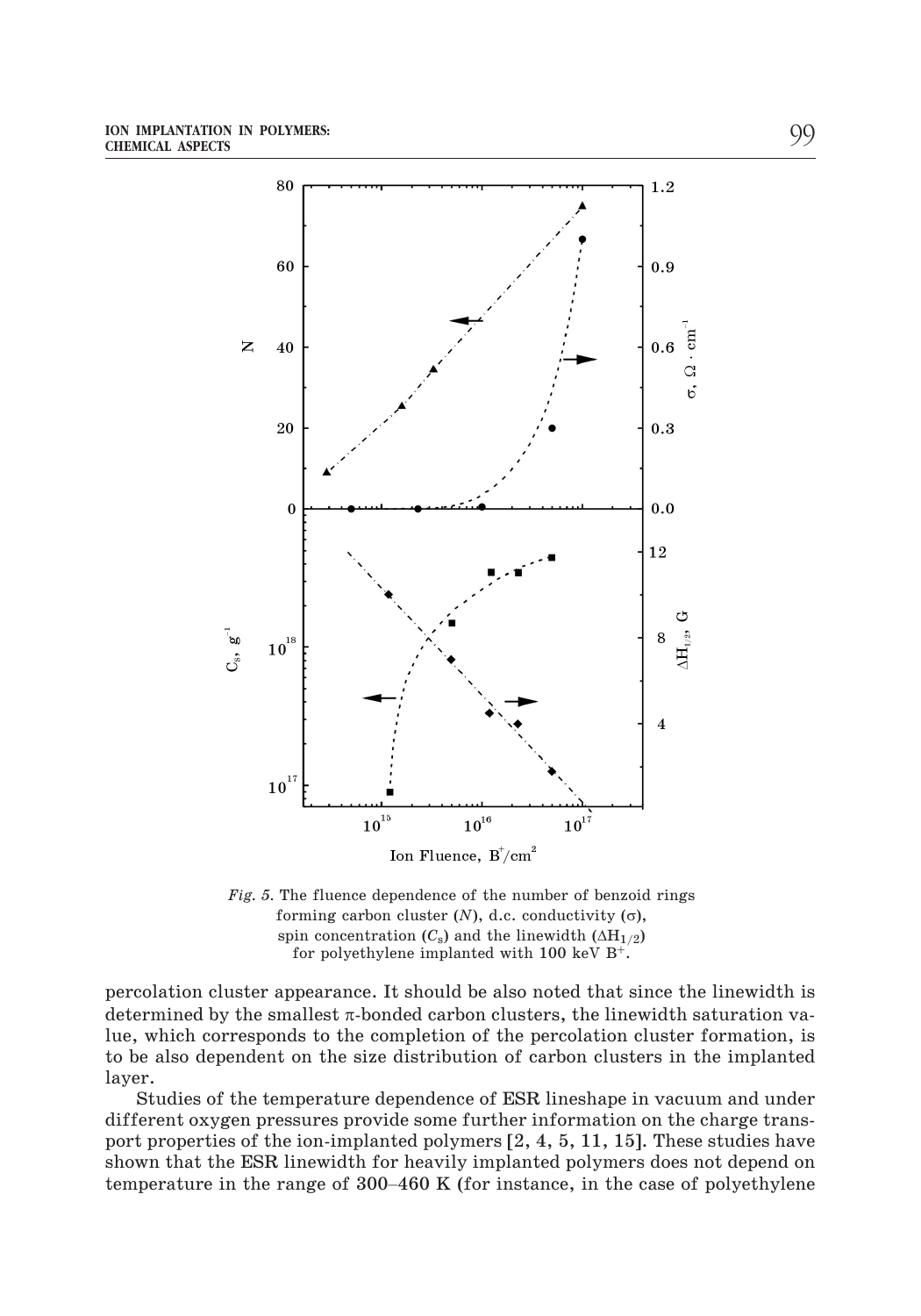implanted with 100-keV  $B^+$  ions the ESR linewidth cease to be temperature depen- $\begin{array}{c} \text{D. V. Sviridov} \[2mm] \text{implanted with 100-keV B}^+ \text{ ions the ESR linewidth cease to be temperature dependent at the doses above  $2\times10^{16}\text{cm}^{-2}$ , whereas in the case of polyimide implanted. \end{array}$ under the same conditions the linewidth turns out to be almost independent of the temperature over a wide fluence range). On the other hand, with highly-dosed polyethylene and polyimide the evacuation does not result in a decrease of the ESR signal amplitude. These facts evidence the formation of a quasi-two-dimensional degenerated electron gas in the conducting layer produced at the polymer surface under high-dose implantation.

## **ELECTRICAL AND ELECTROCHEMICAL PROPERTIES OF THE ION-IMPLANTED POLYMERS**

In the case of normally insulating polymers, the conductivity increase resulting from the ion implantation is brought about not by chemical doping but by formation of  $\pi$ -bonded clusters in the implanted layer. As a result, the conductivity of the ion-implanted polymers does not depend directly on the nature of the implanted ions, being essentially determined by the energy losses of the incoming projectiles and on the energy deposition mechanism. On the other hand, since the conductive phase in the implanted layer is formed by discrete carbon clusters, the transition from insulating to the conducting state can be conductive phase in the implanted layer is formed by discrete carbon clusters, the transition from insulating to the conducting state can be described as a percolative phase transition that leads to the following expression for conductivity  $\sigma$ :

$$
\sigma \sim (x - x_c)^s,\tag{3}
$$

where x the is relative concentration of the conductive clusters in the implanted layer,  $x_c$  is the critical concentration at which the percolation is possible, and  $s$  is the critical exponent. The existence of the threshold fluence,  $\Phi_c$ , (corresponding to the current onset) is evident from the conductivity versus dose dependence (Fig. 5). In general, the following power law dependence o to the current onset) is evident from the conductivity versus dose dependence (Fig. 5). In general, the following power law dependence of the percolation probability on the implanted dose holds:

$$
x - x_{\rm e} = (\Phi - \Phi_{\rm e})^{\rm y}
$$

and Eq.(3) can be thus rewritten as

$$
x - x_c = (\Phi - \Phi_c)^y
$$
  
ritten as  

$$
\sigma \sim (\Phi - \Phi_c)^{ys} = (\Phi - \Phi_c)^t.
$$

The values of *t* (the critical exponent for electrical conductivity versus fluenand Eq.(3) can be thus rewritten as<br>  $\sigma \sim (\Phi - \Phi_c)^{ys} = (\Phi - \Phi_c)^t$ .<br>
The values of t (the critical exponent for electrical conductivity versus fluen-<br>
ce), obtained from the slope of  $\log(\sigma)$  vs.  $\log(\Phi - \Phi_c)$  linear dependencie radiated polymers having aromatic or polyaromatic groups in their backbone (*e.g.*,  $\sigma \sim (\Phi - \Phi_c)^{vs} = (\Phi - \Phi_c)^t$ .<br>The values of t (the critical exponent for electrical conductivity versus fluen-<br>ce), obtained from the slope of log( $\sigma$ )  $vs. \log(\Phi - \Phi_c)$  linear dependencies for ion-ir-<br>radiated polymers having The values of t (the critical exponent for electrical conductivity versus fluence), obtained from the slope of  $log(\sigma)$  vs.  $log(\Phi - \Phi_o)$  linear dependencies for ion-ir-<br>radiated polymers having aromatic or polyaromatic groups critical exponent for conductivity are substantially higher than those observed for metal nanoparticles in a dielectric matrix, which can be apparently explained by the effects of the conducting phase ordering during the implantation. On the other hand, for poorly carbonized polyethylene irradiated with  $100$ -keV  $B^+$  ions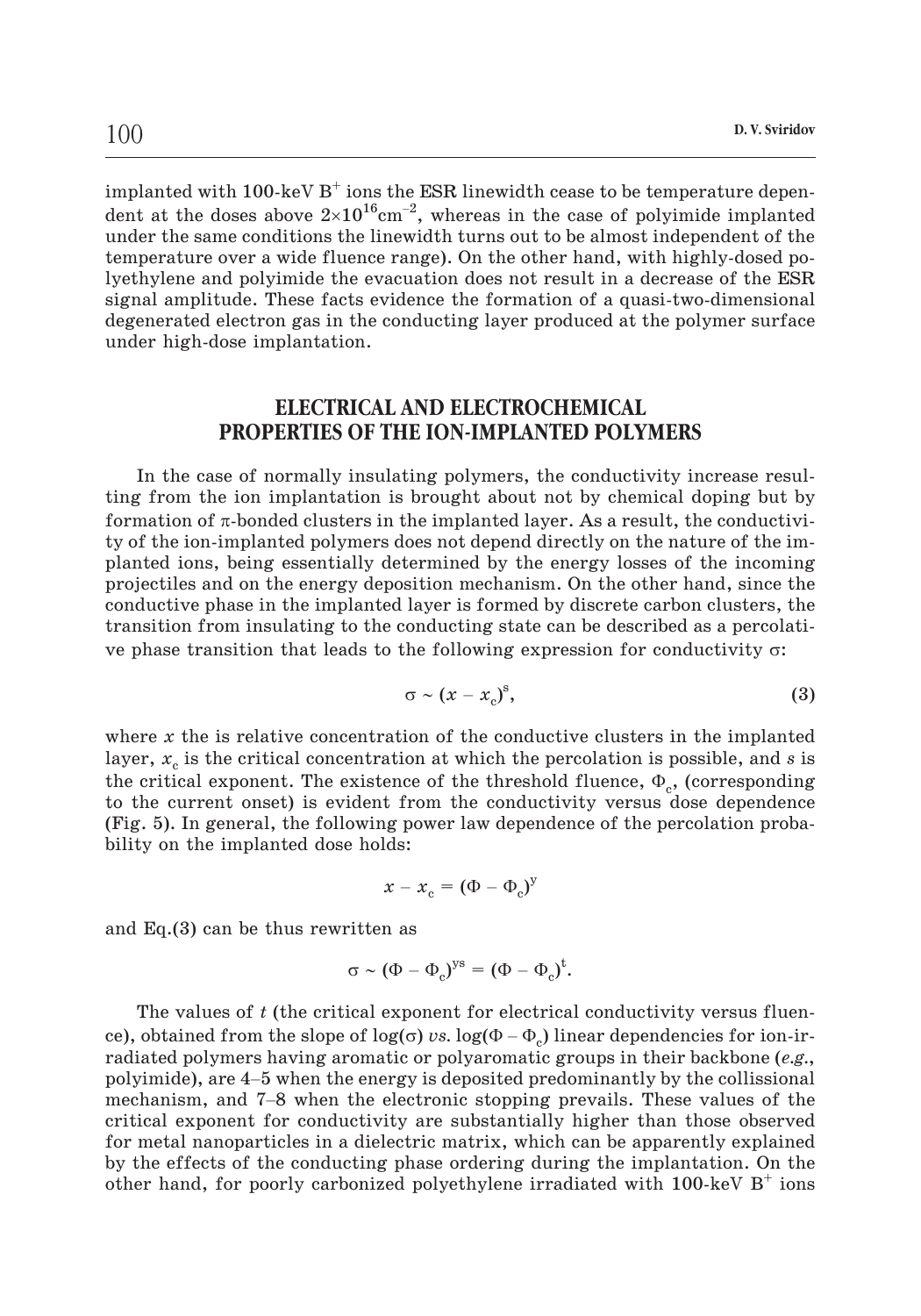ton implantation in polymers:<br>
CHEMICAL ASPECTS<br>
the percolation threshold corresponds to  $\Phi_c = 1.5 \times 10^{15}$  cm<sup>-2</sup> (in this case,  $\Phi_c > \Phi_t$ ) and the exponent *t* does not exceed a value of 2 that points to almost statistical formation of carbon clusters in the polymer host upon ion bombardment.

In the fluence range that corresponds to the appearance and growth of the fractal percolation cluster in the implanted layer, the temperature dependence of conductivity follows [4, 5]

$$
\sigma \hspace{.25cm} \sigma_0 \exp \hspace{.25cm} T^{\ast}/T^{\phantom{+}m} \hspace{.2cm} ,
$$

where  $\sigma_{\rm o}$  is the conductivity at the infinite temperature,  $m$  is the exponent for  $\sigma$   $vs.$ *T* dependence which was found to be dependent on the implantation fluence (Fig. 6). The characteristic temperature *T*\* decrease rapidly with the implanted dose and the ion energy. When the carbon cluster formation occurs effectively, *i.e*. the implanted layer can be considered as a system of conductive grains in the dielectric matrix, the observed conductivity versus temperature dependence is consistent with charge transfer due to hopping between conductive islands  $(m = 1/2)$ .

This model predicts the following dependence of the characteristic temperature on the morphology of the conducting layer:  $T^* \propto \left(l/d\right)^2$  (where  $d$  is the effective diameter of the conductive island, *l* is the mean distance between the islands); a decrease in *T*\* with fluence may be thus explained by diminution of the mean hopping range when the concentration of the carbon clusters increases. Correspondingly, the rise in the cluster's size with the energy of the implanted ions implies a decrease in *T*\* . At high implantation doses, the transition from one-dimensional conductivity  $(\log(\sigma) \text{ vs. } T^{-1/2})$  to three-dimensional one  $(\log(\sigma) \text{ vs. } T^{-1/4})$  is observed for polyethylene and polyimide (Fig. 6). Furthermore, the possibility of the conjugated bonds forrise in the cluster's size with the energy of the implanted ions implies<br>in  $T^*$ . At high implantation doses, the transition from one-dimensional<br>(log( $\sigma$ ) vs.  $T^{-1/2}$ ) to three-dimensional one (log( $\sigma$ ) vs.  $T^{-1/4}$ ) mation between the carbon clusters at extra high fluences  $(>10^{17} \text{ cm}^{-2})$  can also affecting the dynamics of the charge transfer in the implanted layer and the exponent for temperature dependence of conductivity increases amounting  $m \approx 3/4$ . So, different variants of the ion-produced hopping conductivity can be observed in the case of normally insulating polymers upon ion implantation, the transport mechanism being dependent on the nature of the polymer and the implantation conditions. The situation is very similar to that observed in the case of traditional conducting polymers with conjugated bonds for which different charge transport mechanisms were also evident.

The electrochemical behavior of ion-implanted polymers is considerably affected by high sheet resistivity of the thin conducting layer formed under ion irradiation, because the potential drop in the implanted layer results in an increase of overvoltage when going from an electric contact along the electrode. As a consequence, only heavily dosed polymers have pronounced electrochemical activity (Fig. 7), and the polarization behavior of ion-implanted films is not consistent with Tafel law. In general, the current-voltage dependence for such a nonequipotential electrode may be described as follows

$$
i \sqrt{\frac{2hi_0RT}{\rho\alpha nF}} \exp{\frac{\alpha nF\eta}{RT}},
$$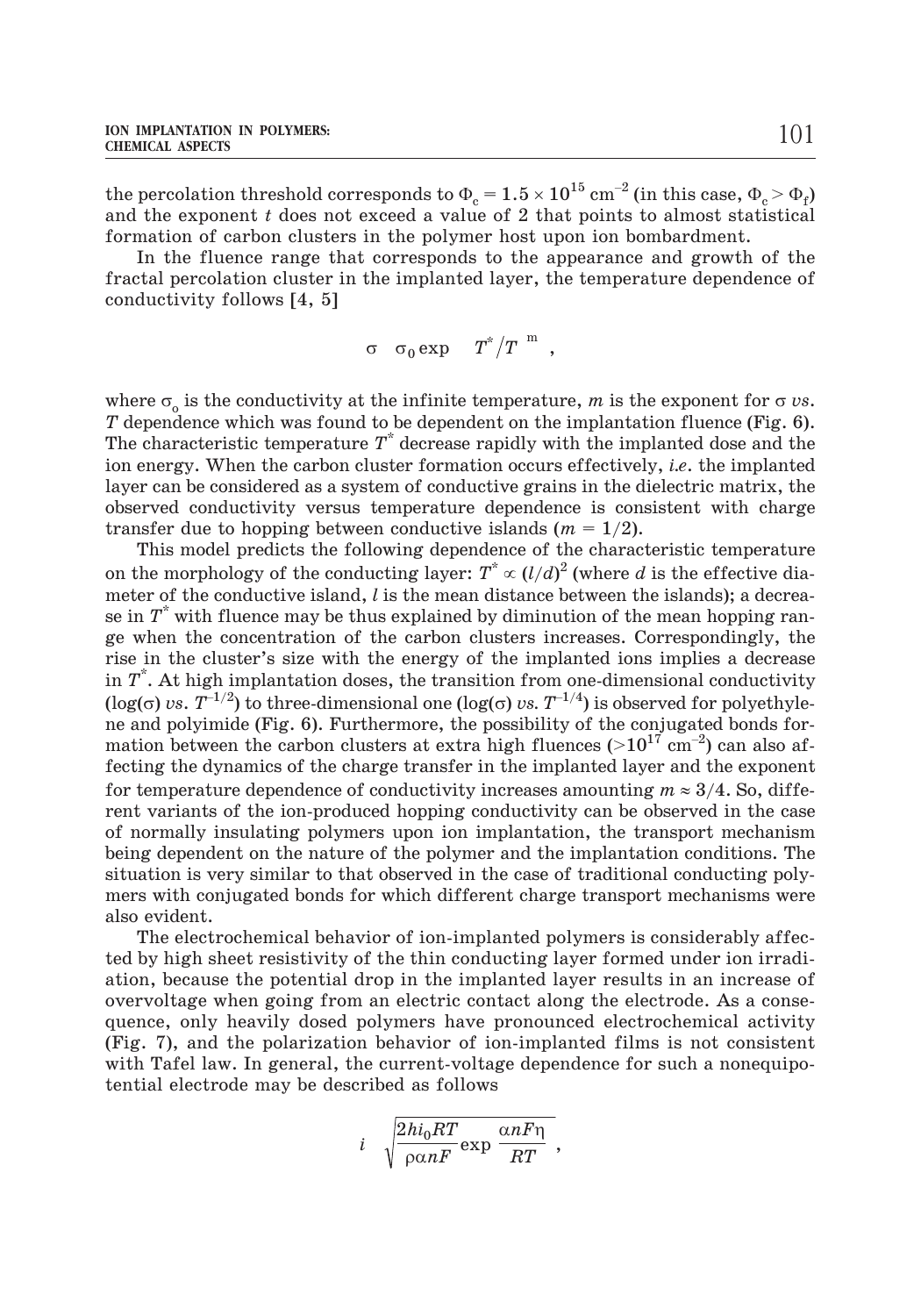

T, K

*Fig. 6.* Temperature dependence of d.c. conductivity for polyethylene implanted with  $100 \text{ keV B}^+$  to different doses

where  $i$  is the current density,  $h$  and  $\rho$  are, respectively, the thickness and the specific resistivity of the implanted layer,  $i_0$  is the exchange current density,  $\alpha$  is the transfer coefficient, *n* is the number of electrons involved in the electrochemical reaction, and  $\eta$  is the overvoltage; other symbols have their traditional meanings. Ion-implanted polymer films with a buried carbonaceous layer can also function as electrodes owing to the high porosity of the implanted layer [4]. Because of the high exchange currents typical of carbon electrode materials, the electrodes based on the ion-implanted polymers generally operate in an unusual 'mixed' regime (at one end of the electrode the electrochemical reaction is governed by the interfacial kinetics, while at the other end the electrode reaction appears to be mainly under the diffusion control).

With anodic polarization and in contact with an indifferent electrolyte, ion-implanted polymers readily lose electrochemical activity due to oxidation of the carbonaceous conducting phase. With carbon electrode materials, the anodic reactions proceed *via* the formation of adsorbed hydroxyl radicals followed by their electrochemical desorption, which can be accompanied by the liberation of either CO<sub>2</sub> (destructive pathway) or oxygen (non-destructive pathway). Due to diffusion limitations in the surface nanopores, the slow degradation of the conducting carbonaceous phase, resulting in the electrode deactivation, also occurs when oxidation of the redox species proceeds at the surface of ion-implanted polymers. The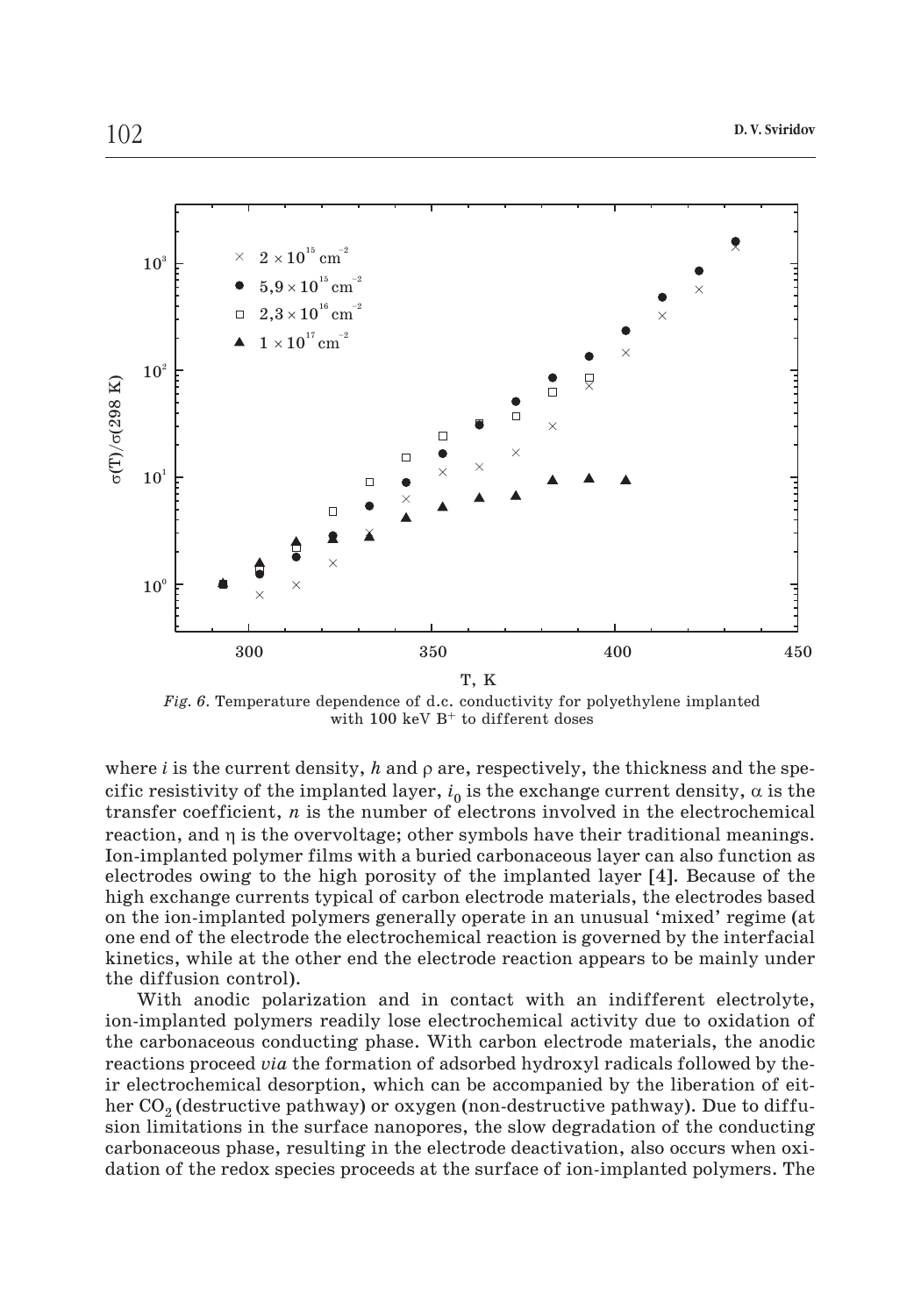

Electrode Potential,V *vs*. Ag/AgCl,Cl– (sat.)

*Fig.* 7. Polarization curves for oxidation of (*a*)  $10^{-1}$  M hydroquinone at polyamide 6 implanted with 100-keV B<sup>+</sup> to different doses; (*b*)  $2\times10^{-2}$  M ortho-phenylenediamine at polyethylene implanted with 100-keV B<sup>+</sup> to a dose  $10^{17}$  cm<sup>-2</sup>: the first cycle (curve 1), the second cycle (curve 2), the tenth cycle (curve 3). Supporting electrolyte is  $0.25$  M Na<sub>2</sub>SO<sub>4</sub>.

destruction of carbonaceous nanophase is only slightly pronounced in the case of heavily fluenced polyimide and does not occur in the non-aqueous electrolytes. On the other hand, the electrochemical oxidation of *ortho*-phenylenediamine at the surface of ion-implanted polymer, that results in a growth of dielectric polymer interior the surface pores, permits one to seal hermetically the buried conductive layer (Fig. 7).

The distinctive features of ion-implanted polymers as the electrode material are (i) the buried conductive carbonaceous layer contacting with the electrolyte through the nanopores in the insulating surface layer and (ii) the variable  $sp^2/sp^3$ ratio that opens the possibility of controlling the electrocatalytic properties of polymer electrode. In a broad sense, ion-implanted polymer films are intermediate in their electrocatalytic activity between glassy carbon and DLC.

The possibility of changing the surface conductivity of polymers in a very wide range by ion irradiation and the semiconductor-like behavior of ion-implanted polymers are of obvious interest for electronic device applications. Thus, the diodes and transistors can be produced by use of traditional approach to fabrication of semiconductor devices, as the ion implantation was employed to provide chemical or 'damage' doping of the organic semiconductors (*e.g.*, polyacetylene, PPV). On the other hand, it has already been mentioned that under some implantation conditions a buried carbon-rich layer can be formed within a dielectric poly-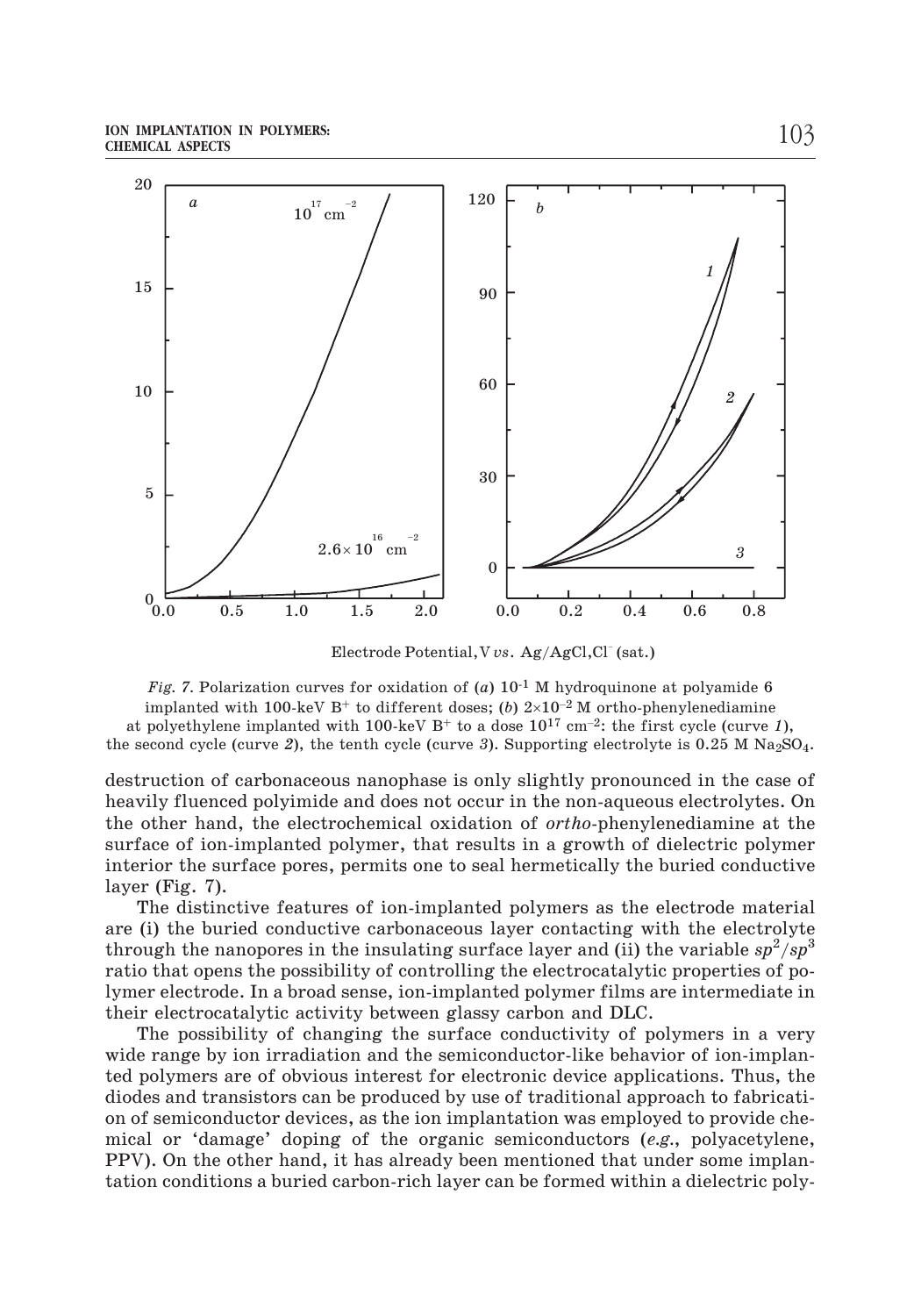

*Fig. 8.* (*a*) Resistance of the channel  $(R<sub>ch</sub>)$  versus drain voltage  $(V<sub>D</sub>)$ for the electronic switch based on ion-implanted polyethylene (resistance is measured at the frequency of 10 kHz); (*b*) a schematics of switch: the shaded region corresponds to the conducting channel produced in the polyethylene host by implantation of 100-keV  $B^+$ , the bonding pads for drain and source electrodes are made by implantation of  $100\text{-keV Sb}^+$ , the gate was modified by electrochemical deposition of poly-*o*-phenylenediamine;(*c*) the measuring circuit; (*d*) the «neural» circuit taking a sum over all voltages  $V_1...V_n$  higher than  $V^*$ , S<sub>1</sub> and S<sub>2</sub> are the switching devices havin the off threshold higher than  $V^*$ .

mer, the carbonaceous phase being separated from the surface of the sample by a nonconducting layer of a few tens of nm thick. This layer can be made more uniform by electrochemical deposition of nonconductive poly-*o*-phenylenediamine in the surface pores. The spatial characteristics of the obtained structure makes it possible to control the transconductance of the buried layer by applying an external electric field that opens the way for fabrication of transistor-like electronic switch [2, 4, 17]. An example of such electronic device is the polymer 'transistor' (Fig. 8) which operates in the a.c. mode at frequencies  $> 10^3$  Hz, *i.e.*, under conditions where the hopping length diminishes to such extent that only the smallest clusters contribute to the conductivity. This device has a conducting channel formed by implantation of polyethylene with 100-keV  $B^+$  ions up to a dose of  $10^{17}$ cm-2. The source and gate electrodes contacting with a buried channel were formed by a selective irradiation of the boron-implanted polymer sample with heavy ions providing the deep carbonization of the insulating surface layer, whereas the gate electrode was applied immediately on the boron-implanted surface modified with poly-*o*-phenylenediamine. It is seen from Fig. 8 that at some drain voltage the resistance of the channel rises abruptly, partial recovery of the channel conductance being observed at higher biases. It should be noted that, as in the case of a field-effect transistor with a channel made of ultrafine metal particles, the trans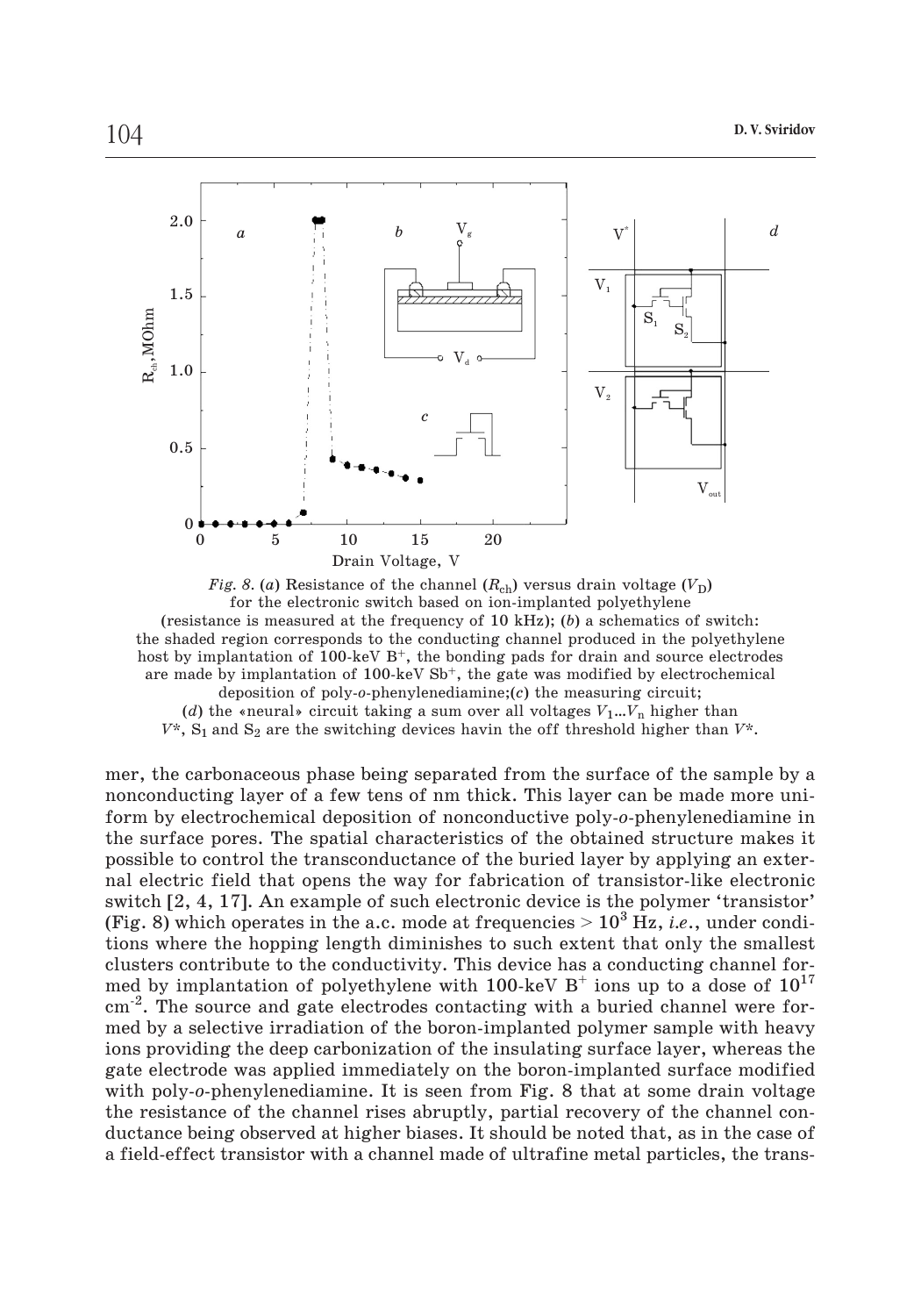conductance of the buried channel produced in the polymer host *via* ion implantation can be controlled by applying both positive and negative gate voltages.

### **CONCLUSIONS**

The experimental results discussed above indicate that ion beam-induced chemical processes in the polymer target are so much peculiar that are to be considered within the individual division of chemistry of high energies. These processes represent a kind of pulse thermoradiolysis which occurs in subnanosecond time scale and sometimes under conditions of massive ('non-thermodynamic') breakage of chemical bonds by nuclear collisions. Despite the fact that the energy transferred from the incident ions to the polymer matrix is rather high, the carbonization of the polymer surface observed under ion bombardment cannot be reduced to simple 'graphitization' of the polymer within the track of the stopping ion.

Ion implantation of high-energy ions into the initially dielectric polymers (polyethylene, polyamide) is accompanied with a profound radiopyrolytic transformations of polymer matrix leading to its dehydration and the formation of conductive carbonaceous phase built of carbon clusters of nanometer size  $(ca. \sim 2.5 \text{ nm}$  in case of polyethylene implanted with 100-keV  $B^+$ ). It has been shown that the chemical modification of polymer target under ion bombardment occurs *via* the following successive steps: (i) formation of radiation defects; (ii) growth of carbon clusters; (iii) completion of cluster growth and formation of conjugated double bonds between clusters at high fluences (>  $5\times10^{16}$  B $^+/{\rm cm}^2)$  accompanied with the increase in  $\pi$ -conjugation and formation of quasi-two-dimensional degenerated electron gas in the implanted layer. The Rutherford backscattering and neutron depth profiling studies of the distribution of the implanted boron and trapped oxygen, which decorates the dangling bonds produced under ion bombardment, have evidenced that ion beam-induced polymer carbonization becomes localized at some depth below the surface of the ion-irradiated polymer. As the result, the conductive carbon-rich layer produced upon ion implantation turns out to be separated filing studies of the distribution of the implanted boron and trapped oxygen, which decorates the dangling bonds produced under ion bombardment, have evidenced that ion beam-induced polymer carbonization becomes localized nanometers thick, and the continuity of the implanted layer may be enhanced by electrochemical deposition of insulating polymer in the surface pores. This opens the way for fabrication of polymer heterostructures with buried conductive layer, the transconductance of which can be effectively controlled by applying an external electric field, and developing of some radically new microelectronic, optoelectronic and electroanalytic polymer-based devices with the unusual characteristics.

## **ACKNOWLEDGEMENTS**

This work was carried out in a close collaboration with the research group of Prof. V. Odzhaev (Department Physics, BSU). The author gratefully acknowledge the excellent assistance of the members of this group Dr. V. Popok, Dr. I. Azarko, Dr. I. Karpovich with the experiments recorded here.